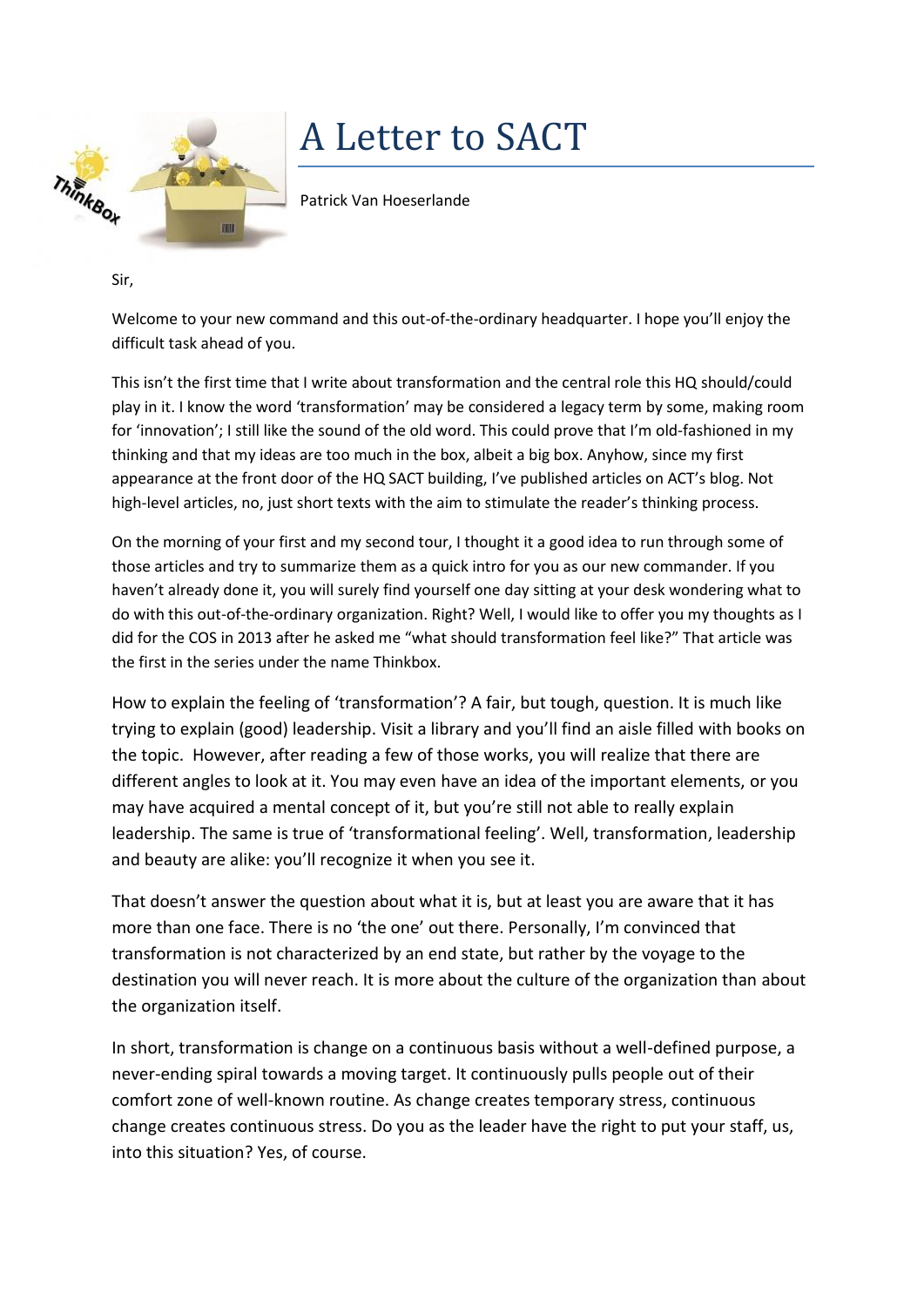However, stirring up people's routine without yourself knowing where to go is not easy. Add to that the fact that most of your colleague-leaders are in this HQ for only three years and that most of them come here without deep knowledge of, or even the slightest experience with, transformation. Leading transformation is as new for them as for you and as a matter of fact for most of us working here. Think about it: Where did you learn about transformation? Where could they have learned it besides here in Norfolk? So, they have to lead transformation without intimate knowledge and lacking the wished-for experience. They have to learn it too, and they too have only the short three-year tour of learning while doing.

But you don't have to walk that difficult path. There are other options:

1 – Business as usual. Act as if this HQ is just another HQ and do things as they have always been done: the low effort, low risk approach. The fact that there are almost no SMEs in transformation available provides the perfect excuse;

2 – The late move. Use your time in the HQ to learn about transformation and try to implement the elements you've learned. This will help the HQ to move a bit further along the transformational road, but while the leaders are learning, staff will stay in the 'business as usual' mode. After three years of learning and experimenting, the next SACT will come in and wonder too what transformation is all about;

3 – Learn on the go. You accept that you don't know a thing about transformation and decide to learn while doing. This means that you start walking the path while you lead the HQ. We learn all together, and make mistakes.

It is clear that option 3 is the only one likely to result in real transformation. You should put us through a rapid succession of changes because that is the only way to succeed, and we should expect it. People coming to this HQ should clearly understand that they will work in a HQ that is out of the ordinary. If the name HQ Supreme Allied Command Transformation does not give enough information on what to expect, the orientation session in the first weeks should finish the job.

Surely, this option demands moral courage from our leaders. Transformational leadership, whereby the leaders guide people on an uncertain, ever-changing path through uncharted terrain, requires that these leaders decide every day to challenge old habits, to question all they have learned, to put themselves and their people in uncomfortable and unfamiliar situations, and to risk smothering their careers. It is so much easier and safer to just do nothing. Physical courage exposed during brief periods in a military career is nothing compared to the heaviness of moral courage.

Besides taking the lead by example, you should kill habits that continuously drive us towards reactiveness, so that your staff can spend time to work on the less urgent but more important issues. There are many ways to do this. The suggestions below are by no means